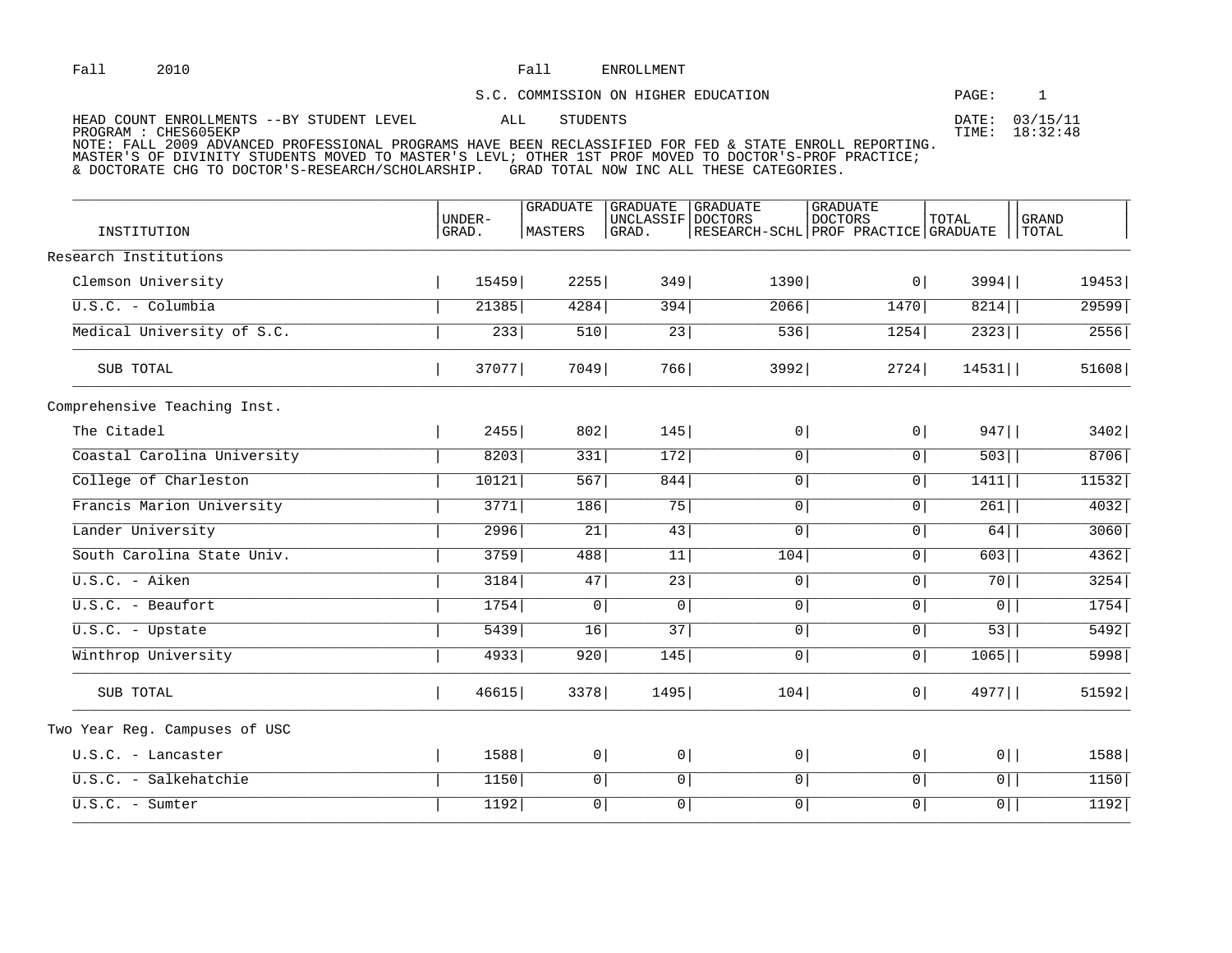## Fall ENROLLMENT

| S.C. COMMISSION ON HIGHER EDUCATION                                                                     | PAGE: |                            |
|---------------------------------------------------------------------------------------------------------|-------|----------------------------|
| HEAD COUNT ENROLLMENTS --BY STUDENT LEVEL<br>STUDENTS<br>ALL<br>PROGRAM : CHES605EKP                    | TTME: | DATE: 03/15/11<br>18:32:48 |
| NOTE: FALL 2009 ADVANCED PROFESSIONAL PROGRAMS HAVE BEEN RECLASSIFIED FOR FED & STATE ENROLL REPORTING. |       |                            |

MASTER'S OF DIVINITY STUDENTS MOVED TO MASTER'S LEVL; OTHER 1ST PROF MOVED TO DOCTOR'S-PROF PRACTICE;

& DOCTORATE CHG TO DOCTOR'S-RESEARCH/SCHOLARSHIP. GRAD TOTAL NOW INC ALL THESE CATEGORIES.

|                               |                        | <b>GRADUATE</b> | <b>GRADUATE</b>            | <b>GRADUATE</b>                      | <b>GRADUATE</b> |                |                       |
|-------------------------------|------------------------|-----------------|----------------------------|--------------------------------------|-----------------|----------------|-----------------------|
| INSTITUTION                   | <b>UNDER-</b><br>GRAD. | MASTERS         | UNCLASSIF DOCTORS<br>GRAD. | RESEARCH-SCHL PROF PRACTICE GRADUATE | <b>DOCTORS</b>  | TOTAL          | <b>GRAND</b><br>TOTAL |
| Two Year Reg. Campuses of USC |                        |                 |                            |                                      |                 |                |                       |
| $U.S.C.$ - Union              | 530                    | 0               | 0 <sup>1</sup>             | 0 <sup>1</sup>                       | 0               | $0$            | 530                   |
| SUB TOTAL                     | 4460                   | $0 \mid$        | 0                          | 0 <sup>1</sup>                       | 0               | $0$            | 4460                  |
| Technical Colleges            |                        |                 |                            |                                      |                 |                |                       |
| Aiken Tech                    | 3128                   | 0               | 0 <sup>1</sup>             | 0 <sup>1</sup>                       | 0               | $0$            | 3128                  |
| Central Carolina Tech         | 4382                   | 0               | $\circ$                    | 0 <sup>1</sup>                       | $\overline{0}$  | $0$            | 4382                  |
| Denmark Tech                  | 1033                   | $\overline{0}$  | 0 <sup>1</sup>             | 0 <sup>1</sup>                       | $\overline{0}$  | $\overline{0}$ | 1033                  |
| Florence-Darlington Tech      | 5855                   | $\overline{0}$  | 0 <sup>1</sup>             | 0 <sup>1</sup>                       | $\boxed{0}$     | $\overline{0}$ | 5855                  |
| Greenville Tech               | 14879                  | $\overline{0}$  | 0 <sup>1</sup>             | 0 <sup>1</sup>                       | $\overline{0}$  | $\overline{0}$ | 14879                 |
| Horry-Georgetown Tech         | 7826                   | $\overline{0}$  | 0 <sup>1</sup>             | $\overline{0}$                       | $\boxed{0}$     | $\overline{0}$ | $7826$                |
| Midlands Tech                 | 12078                  | $\overline{0}$  | 0 <sup>1</sup>             | 0 <sup>1</sup>                       | $\overline{0}$  | $\overline{0}$ | 12078                 |
| Northeastern Tech             | 1219                   | $\overline{0}$  | 0 <sup>1</sup>             | 0 <sup>1</sup>                       | $\overline{0}$  | $\overline{0}$ | 1219                  |
| Orangeburg-Calhoun Tech       | 3200                   | $\overline{0}$  | 0                          | 0 <sup>1</sup>                       | $\overline{0}$  | $\overline{0}$ | 3200                  |
| Piedmont Tech                 | 5703                   | $\overline{0}$  | 0 <sup>1</sup>             | $\overline{0}$                       | $\boxed{0}$     | $\overline{0}$ | 5703                  |
| Spartanburg Community College | 5871                   | $\overline{0}$  | 0 <sup>1</sup>             | 0 <sup>1</sup>                       | $\overline{0}$  | $\overline{0}$ | 5871                  |
| Tech Coll. of the Lowcountry  | 2792                   | $\boxed{0}$     | 0 <sup>1</sup>             | 0 <sup>1</sup>                       | $\boxed{0}$     | $\overline{0}$ | 2792                  |
| Tri-County Tech               | 6941                   | $\overline{0}$  | 0 <sup>1</sup>             | 0 <sup>1</sup>                       | $\overline{0}$  | $\overline{0}$ | 6941                  |
| Trident Tech                  | 15790                  | $\overline{0}$  | 0 <sup>1</sup>             | 0 <sup>1</sup>                       | $\overline{0}$  | $\overline{0}$ | 15790                 |
| Williamsburg Tech             | 723                    | $\boxed{0}$     | 0 <sup>1</sup>             | 0 <sup>1</sup>                       | $\overline{0}$  | $\overline{0}$ | 723                   |
| York Tech                     | 6000                   | $\overline{0}$  | 0                          | 0                                    | $\boxed{0}$     | $\overline{0}$ | 6000                  |
| SUB TOTAL                     | 97420                  | 0               | 0                          | 0 <sup>1</sup>                       | 0 <sup>1</sup>  | $0$            | 97420                 |